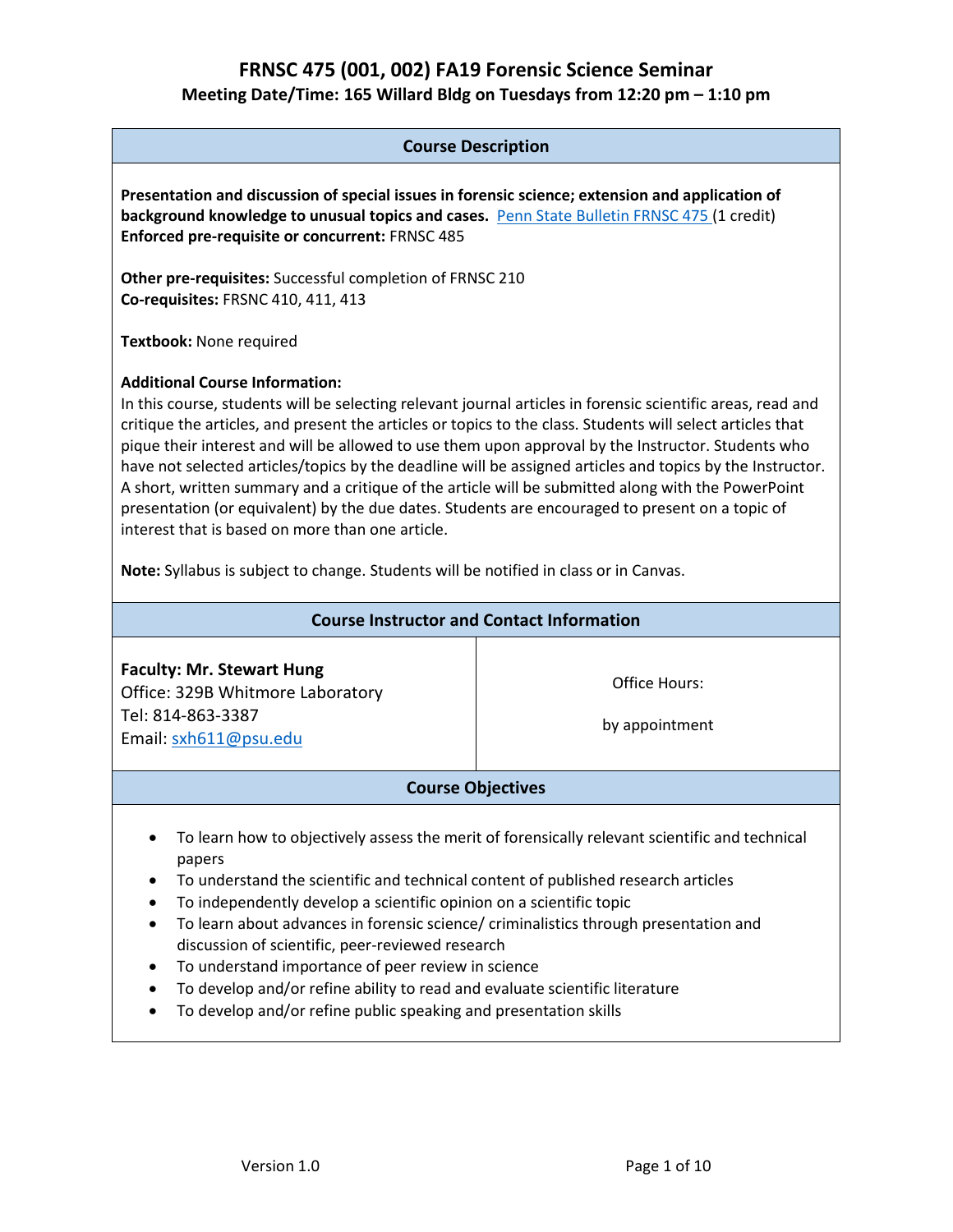### **Strategies and Assessment**

- Two articles discussing the importance and methodology of peer review will be discussed
- Students will locate one recent scientific research study published in a peer-reviewed journal for instructor approval
- Once approved, students will present their selected article to the class and provide and indepth and critical review of the study
- Each student is expected to participate in the discussions following each presentation

### **Presentation Guidelines**

- Be provided using PowerPoint or Google Slides. Please consult with the Instructor for other formats
- Include a brief background and supporting information from article citations or other references
- Discuss quality of research to include relevance, literature review, research design and execution, results, and conclusions (overall analysis of research)
- Presentation length between  $13 17$  minutes in duration
- Provide between 3 5 questions for class discussion that follows the presentation

#### **Class Participation**

This class relies upon the students to participate in a discussion after each presentation. All students will be required to prepare a critique for each speaker (templates will be provided).

- Critiques must be uploaded to Canvas NO LATER than 48 hours after each presentation
- Critiques must be thoughtful, objective, and address the speaker's knowledge of the research and their presentation quality
- Critiques must contain no identifiable data as comments may be forwarded to the speakers
- Critiques must include a letter grade OR numerical score for each presenter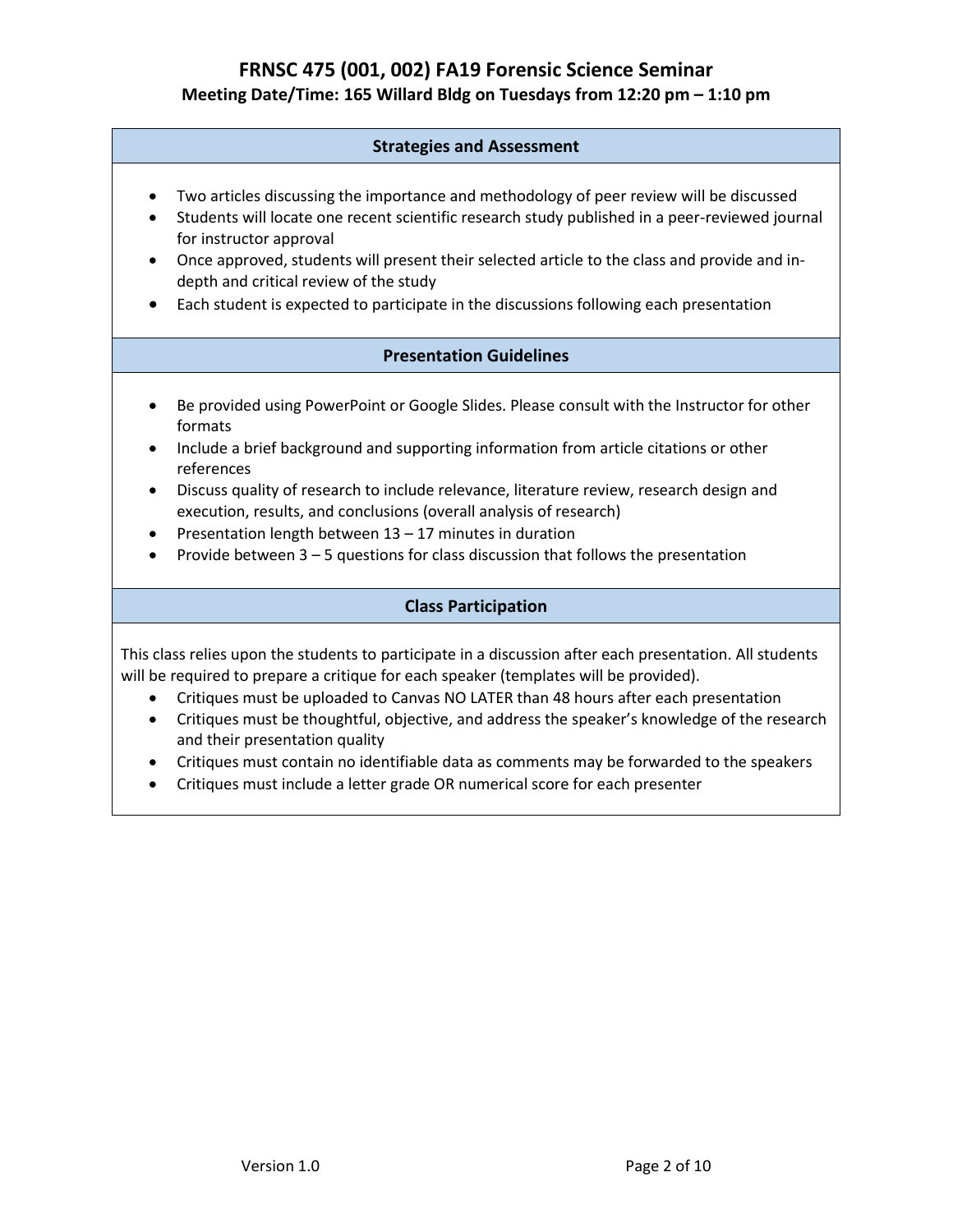#### **Article Guidelines**

Articles must be original research published in a peer-reviewed, scientific journal.

- Articles must have relevance to criminalistics/forensic science (validation studies, case studies, etc. are NOT considered original research and are not acceptable)
- Articles must have been published within the last 12 months; articles published since December 2017 are acceptable (research published before December 2017 cannot be used)
- All research articles must be approved by the Instructor. NO EXCEPTIONS (Research articles must be submitted for approval NO LATER than Friday, January  $24^{th}$ , 2019at 3:00 pm)
- Acceptable journals include:
	- o Journal of Forensic Sciences, Forensic Science International, Science & Justice, Canadian Society of Forensic Science Journal, Australian Journal of Forensic Sciences, etc.
	- o Other peer-reviewed scientific journals including Nature, Science, Talanta, etc.

#### **Point and Grading Structure**

Presentation: 200 points (50.0 %) Attendance & Participation: 100 points (25.0 %) Quizzes and Assignments: 100 points (25.0 %)

### **Letter grades:** 93 % to 100 % = A 90 % to < 93 % = A-87 % to  $<$  90 % = B+ 84 % to < 87 % = B 80 % to < 84 % = B-77 % to  $< 80$  % = C+ 70 % to < 77 % = C 60 % to  $<$  70 % = D 0 % to  $< 60$  % = F

- No scaling or grade curving will be performed on any of the earned points/grades for all of the graded material in this course.
- Any discrepancies or ambiguity in any of the graded material should be brought to the Instructor's attention in writing (e.g., email) as soon as possible.
- At the beginning of the semester, the Attendance & Participation grade for all students is 70.0% of the max score (70 / 100 points). Students will earn the additional points through attendance and participation in discussion during classes as well as well as timely responses to requests (e.g. online polls, Canvas questionnaires). Students can have points reduced through lack of attendance and participation in the aforementioned activities.

#### **Late Assignment and Quiz/Exam Make-up Policy:**

- Only documented cases of hardship, emergency, illnesses, etc. will be considered for late assignment submissions or quiz/exam make-up.
- Late assignments after the due date/time will receive an immediate 50% deduction from the maximum point score before assignment grading. Assignments received over 24 hours after the due date/time will not receive any credit.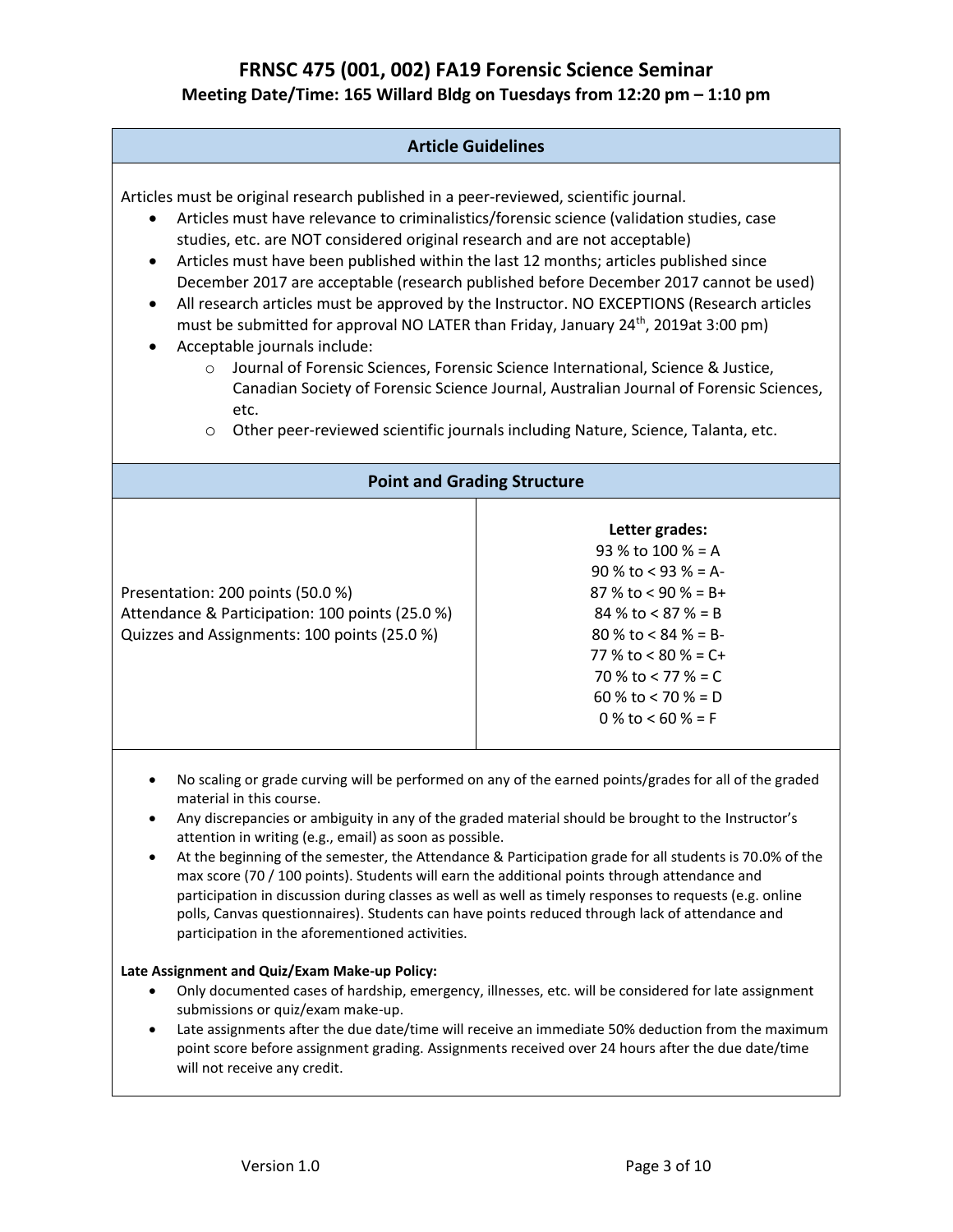**Additional comments on Attendance**: More than two (2) unexcused absences will result in a deduction of (10% per absence) of the final course grade.

**Personal hardship.** Life events happen. The instructor can discuss options to assist the student in completing the course, or if need be, to drop the course.

**Make-up Quizzes.** If a student has a scheduling conflict with the date and time of the quiz, the student is responsible for letting the Instructor know that she/he cannot be there for the quiz with as much notice as possible (at least a week, preferably). If the student does not inform the Instructor, no make-up quiz will be offered. NOTE: Please see Exceptions and Unforeseen Circumstances.

**Policy on Late Assignments**. An assignment that is handed in after the due date/time posted on Canvas or announced in class, whichever one is the more recent, there will be a 50% deduction from the max points for the first 24 hours in which the assignment is late. Assignments submitted more than 24 hours after the due date/time will not receive any credit. NOTE: Please see Exceptions and Unforeseen Circumstances. NOTE: Please be aware that some specific assignments will be clearly identified as NO LATE assignments will be accepted and they must be submitted before or on the due date/time.

**Rubrics**. Each of the assignments, laboratories, papers, etc. will have their own set of rubrics. Please check the SOPs for the details on each of them.

**Independent Effort**. ALL of the homework assignments, papers, laboratory assignments, quizzes are to be completed by the student independent of their current classmates and colleagues. Students are encouraged to seek out all types of resources available to them (including electronic ones) with the exception of their current classmates and any student who has taken FRNSC 475 in previous course offerings.

**Exceptions and Unforeseen Circumstances**. If a student has a medical or personal emergency, the appropriate documentation required by Penn State Policy (See Course Policies – Attendance below) must be provided and alternate arrangements could be made to help the student complete the assignments, quizzes, laboratories, etc. If there is a weather event or other campus emergency that prevents the scheduled events from being completed on time, then the Instructor will announce the new dates/times when it is feasible to determine a new date/time.

#### **Attendance and Participation**

If you need to request an exception due to a personal or medical emergency, contact the instructor directly as soon as you are able. Such requests will be considered on a case by case basis.

This course abides by the Penn State Class Attendance Policy 42-27: [http://senate.psu.edu/policies/42-](http://senate.psu.edu/policies/42-00.html#42-27) [00.html#42-27,](http://senate.psu.edu/policies/42-00.html#42-27) Attendance Policy E-11: [http://www.psu.edu/oue/aappm/E-11.html,](http://www.psu.edu/oue/aappm/E-11.html) and Conflict Exam Policy 44-35: [http://www.psu.edu/ufs/policies/44-00.html#44-35.](http://www.psu.edu/ufs/policies/44-00.html#44-35) Please also see Illness Verification Policy: [http://studentaffairs.psu.edu/health/welcome/illnessVerification/,](http://studentaffairs.psu.edu/health/welcome/illnessVerification/) and Religious Observance Policy: [http://www.psu.edu/oue/aappm/R-4.html.](http://www.psu.edu/oue/aappm/R-4.html) Students who miss class for legitimate reasons will be given a reasonable opportunity to make up missed work, including exams and quizzes. Students are not required to secure the signature of medical personnel in the case of illness or injury and should use their best judgment on whether they are well enough to attend class or not; the University Health Center will not provide medical verification for minor illnesses or injuries. Other legitimate reasons for missing class include religious observance, family emergencies, and regularly scheduled university-approved curricular or extracurricular activities. Students who encounter serious family, health, or personal situations that result in extended absences should contact the Office of Student and Family Services for help: [http://studentaffairs.psu.edu/familyservices.](http://studentaffairs.psu.edu/familyservices) Whenever possible, students participating in University-approved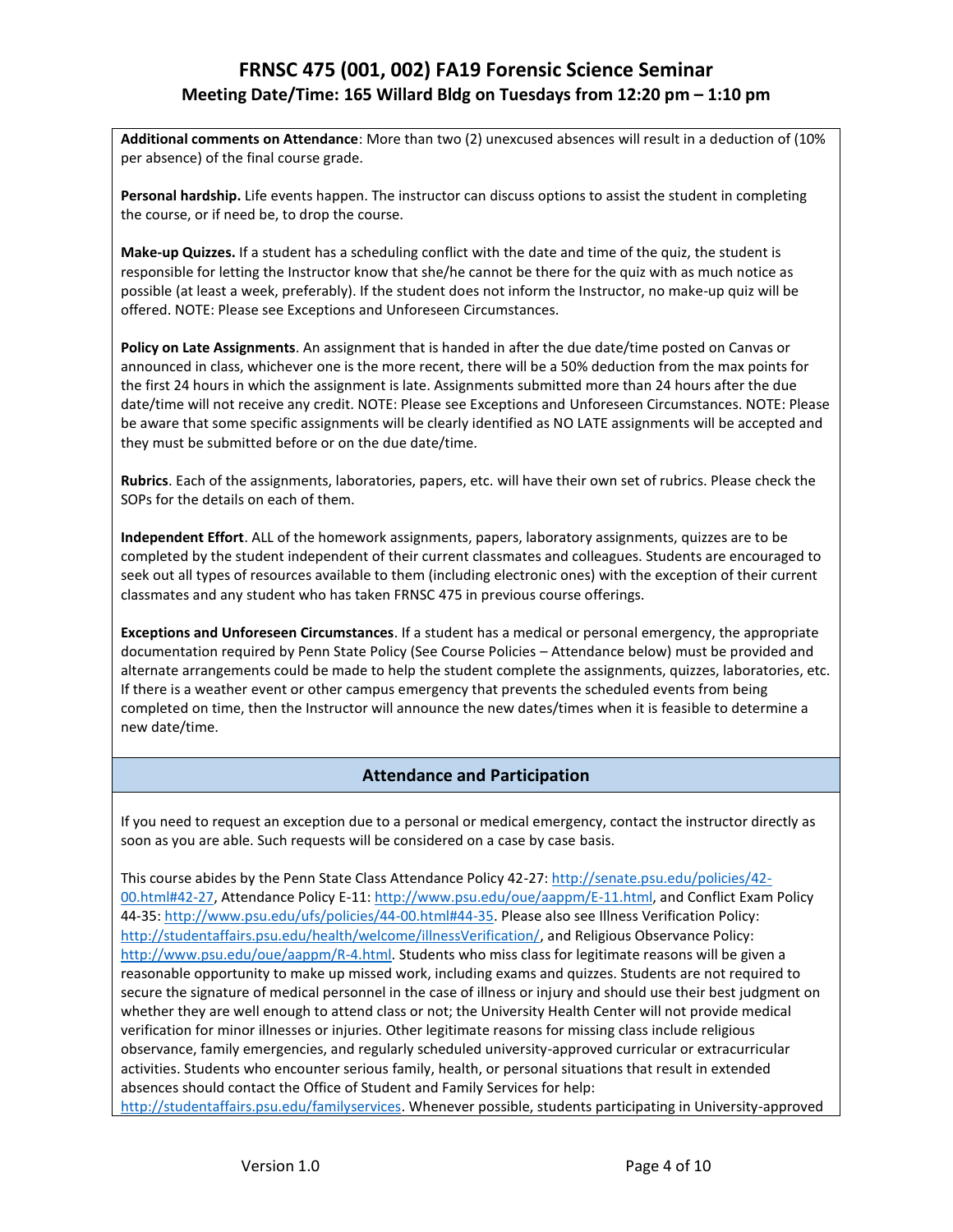activities should submit to the instructor a Class Absence Form available from the Registrar's Office: [http://www.registrar.psu.edu/student\\_forms,](http://www.registrar.psu.edu/student_forms) at least one week prior to the activity. (Note: This form is currently only available online as a PDF).

Campus emergencies, including weather delays, are announced on Penn State Live [\(http://news.psu.edu\)](http://news.psu.edu/) and communicated to cellphones, email, the Penn State Facebook page, and Twitter via PSUAlert (to sign up, please see [https://psualert.psu.edu/psualert/\)](https://psualert.psu.edu/psualert/).

#### **Academic Integrity Policy**

All Penn State policies regarding ethics and honorable behavior apply to this course. Academic integrity is the pursuit of scholarly activity free from fraud and deception and is an educational objective of this institution. All University policies regarding academic integrity apply to this course. Academic dishonesty includes, but is not limited to, cheating, plagiarizing, fabricating of information or citations, facilitating acts of academic dishonesty by others, having unauthorized possession of examinations, submitting work of another person or work previously used without informing the instructor, or tampering with the academic work of other students.

For any material or ideas obtained from other sources, such as the text or things you see on the web, in the library, etc., a source reference must be given. Direct quotes from any source must be identified as such.

Students in this class are expected to write up their assignment or reports individually, to work the exams on their own, and to write their papers in their own words using proper citations. Class members may work on the assignments in groups, but then each student must write up the answers separately. Students are not to copy problem or exam answers from another person's paper and present them as their own; students may not plagiarize text from papers or websites written by others. Students who present other people's work as their own will receive at least a 0 on the assignment and may well receive an F or XF in the course.

All exam answers must be your own, and you must not provide any assistance to other students during exams. Any instances of academic dishonesty WILL be pursued under the University and [Eberly College of Science](http://www.science.psu.edu/academic/Integrity/index.html)  [regulations](http://www.science.psu.edu/academic/Integrity/index.html) concerning academic integrity. For more information on academic integrity, see [Penn State's](http://tlt.its.psu.edu/suggestions/cyberplag/cyberplagstudent.html)  [statement on plagiarism and academic dishonesty.](http://tlt.its.psu.edu/suggestions/cyberplag/cyberplagstudent.html)

[The Eberly College of Science Code of Mutual Respect and Cooperation](http://science.psu.edu/climate/code-of-mutual-respect-and-cooperation/Code-of-Mutual-Respect%20final.pdf/view) embodies the values that we hope our faculty, staff, and students possess and will endorse to make The Eberly College of Science a place where every individual feels respected and valued, as well as challenged and rewarded.

Plagiarism is the practice of taking someone else's work or ideas and presenting them as your own. You are advised to look up the definition of and descriptions of different forms of plagiarism. **Plagiarism will not be tolerated!** The **first offense** will result, at a minimum, in a **grade of zero** on the assignment **and filing of an Academic Integrity Form which will be forwarded to the Associate Dean's Office**. If a policy of dropping the lowest grade is implemented during the semester, you will not receive the benefit of this policy and you will have all grades count toward your final grade, including the zero on the plagiarized material. The **second offense** of plagiarism will result in a **grade of "F" in the course and referral to the Committee on Academic Integrity where further action may be taken**. If you need help determining the correct way to paraphrase another work without committing plagiarism, ask myself or another knowledgeable mentor.

(text courtesy of Dr. Greg Broussard)

In this course, the Penn State edition of TurnItIn Feedback Studio (integrated with Canvas) will be used by the instructor, TAs, and students as a method of checking for plagiarism and to monitor the instances of both unintentional and intentional instances of plagiarism.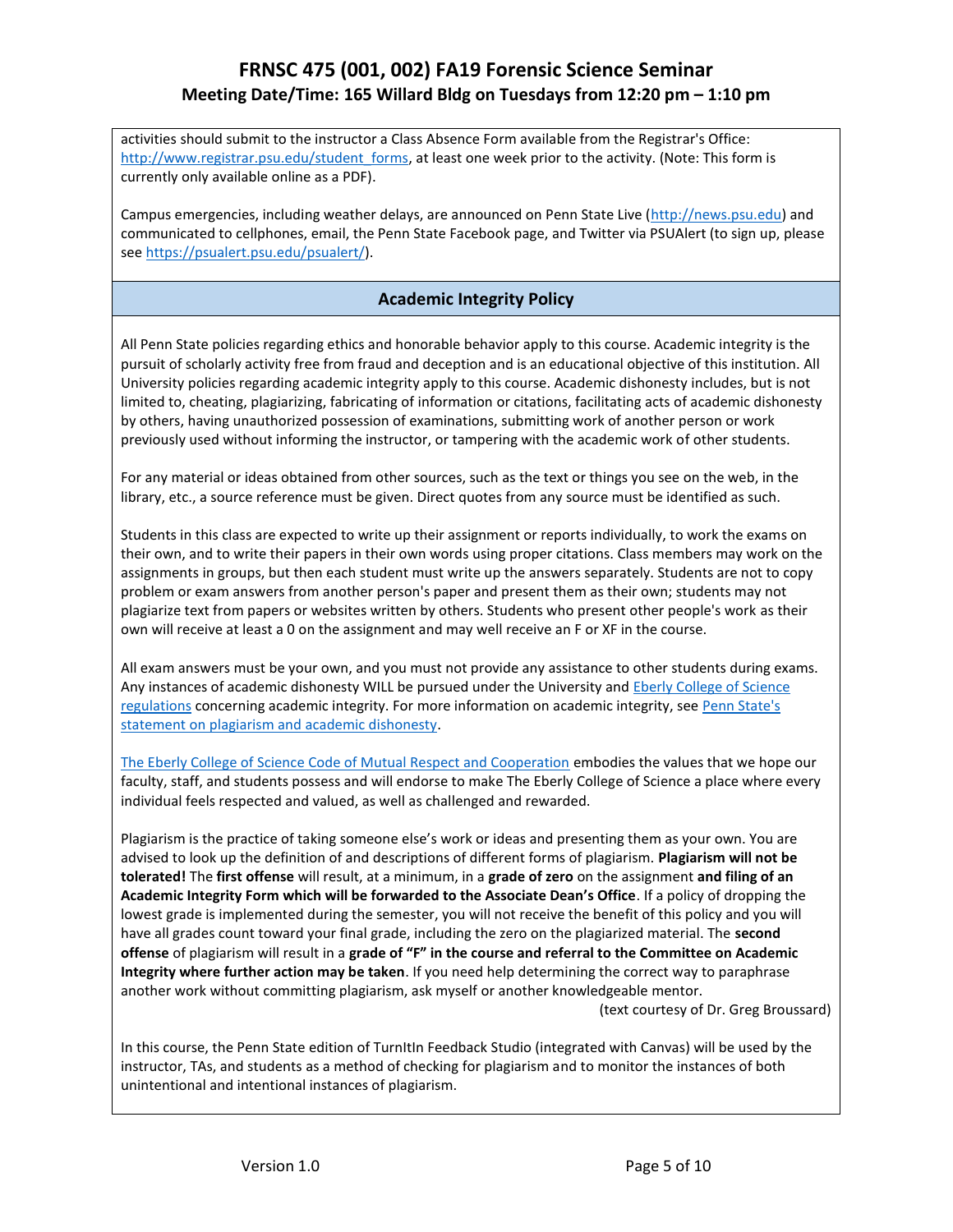What is TurnItIn?

Turnitin is a web-based writing assessment toolkit which allows instructors to provide feedback to students through markup tools, rubrics, proofing tools and originality reports to detect plagiarism. Turnitin also provides peer review options. (from: [http://turnitin.psu.edu/\)](http://turnitin.psu.edu/)

Links:

What is plagiarism? [Theodore W. Frick, Professor Emeritus](https://www.indiana.edu/~tedfrick/plagiarism/) Penn State Student Affairs [Office of Student Conduct](https://studentaffairs.psu.edu/conduct/AcademicIntegrity.shtml)

### **PSU Code of Conduct, ECoS Code of Mutual Respect**

Excerpt from the [PSU Code of Conduct:](http://studentaffairs.psu.edu/conduct/Procedures.shtml#I)

The Office of Student Conduct strives to deliver a student discipline process that is equitable, just, educational, effective and expeditious; and to provide a system that promotes student growth through individual responsibility and in which the success of its educational endeavors is characterized by increased civility.

The Office of Student Conduct supports the University's educational mission by promoting a safe, orderly and positive University climate through enforcing behavioral standards, enacting and facilitating intervention efforts, managing disciplinary proceedings, mentoring students, developing leadership, delivering informational programming and fostering peer education. We hope to create a University culture that is self-disciplined, where civility is embraced, and the norms and foundational beliefs validate the essential values of Penn State University, namely

- personal and academic integrity;
- respect for the dignity of all persons and a willingness to learn from the differences in people, ideas, and opinions;
- respect for the rights, property and safety of others; and
- concern for others and their feelings and their need for conditions that support an environment where they can work, grow and succeed at Penn State.

#### [ECOS Code of Mutual Respect and Cooperation:](http://science.psu.edu/climate/code-of-mutual-respect-and-cooperation)

The [Code of Mutual Respect and Cooperation](http://science.psu.edu/climate/Code-of-Mutual-Respect%20final.pdf) was developed to embody the values that we hope our faculty, staff, and students possess, consistent with the aspirational goals expressed in the Penn State Principles. The University is strongly committed to freedom of expression, and consequently, the Code does not constitute University or College policy, and is not intended to interfere in any way with an individual's academic or personal freedoms. We hope, however, that individuals will voluntarily endorse the 12 principles set forth in the Code, thereby helping us make the Eberly College of Science a place where every individual feels respected and valued, as well as challenged and rewarded.

### **Student Disability Resources (SDR)**

Penn State welcomes students with disabilities into the University's educational programs. Every Penn State campus has an office for students with disabilities. The Office for Disability Services (ODS) Web site provides contact information for every Penn State campus[: http://equity.psu.edu/student-disability-resources.](http://equity.psu.edu/student-disability-resources) For further information, please visit the Office for Disability Services Web site.

In order to receive consideration for reasonable accommodations, you must contact the appropriate disability services office at the campus where you are officially enrolled, participate in an intake interview, and provide documentatio[n http://equity.psu.edu/student-disability-resources/applying-for-services.](http://equity.psu.edu/student-disability-resources/applying-for-services) If the documentation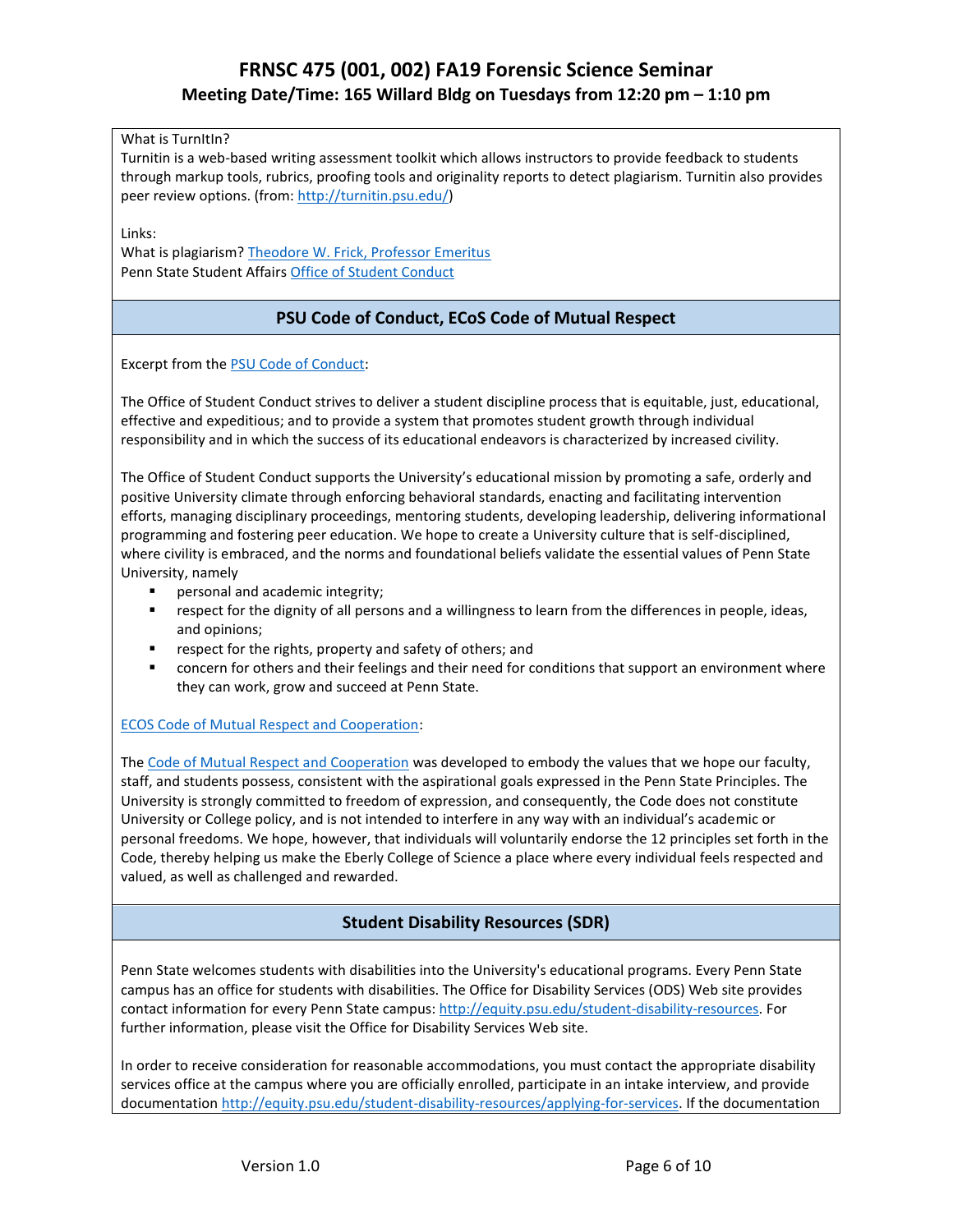supports your request for reasonable accommodations, your campus's disability services office will provide you with an accommodation letter. Please share this letter with your instructors and discuss the accommodations with them as early in your courses as possible. You must follow this process for every semester that you request accommodations.

### **Counseling and Psychological Services (CAPS)**

Many students at Penn State face personal challenges or have psychological needs that may interfere with their academic progress, social development, or emotional wellbeing. The university offers a variety of confidential services to help you through difficult times, including individual and group counseling, crisis intervention, consultations, online chats, and mental health screenings. These services are provided by staff who welcome all students and embrace a philosophy respectful of clients' cultural and religious backgrounds, and sensitive to differences in race, ability, gender identity and sexual orientation.

Counseling and Psychological Services at University Park (CAPS) (http://studentaffairs.psu.edu/counseling/): 814-863-0395

Counseling and Psychological Services at Commonwealth Campuses [\(http://senate.psu.edu/faculty/counseling-services-at-commonwealth-campuses\)](http://senate.psu.edu/faculty/counseling-services-at-commonwealth-campuses)

Penn State Crisis Line (24 hours/7 days/week): 877-229-6400 Crisis Text Line (24 hours/7 days/week): Text LIONS to 741741

#### **Nondiscrimination Statement**

The Pennsylvania State University is committed to equal access to programs, facilities, admission and employment for all persons. It is the policy of the University to maintain an environment free of harassment and free of discrimination against any person because of age, race, color, ancestry, national origin, religion, creed, service in the uniformed services (as defined in state and federal law), veteran status, sex, sexual orientation, marital or family status, pregnancy, pregnancy-related conditions, physical or mental disability, gender, perceived gender, gender identity, genetic information or political ideas. Discriminatory conduct and harassment, as well as sexual misconduct and relationship violence, violates the dignity of individuals, impedes the realization of the University's educational mission, and will not be tolerated.

Direct all inquiries regarding the nondiscrimination policy to:

Affirmative Action Office The Pennsylvania State University 328 Boucke Building University Park, PA 16802-5901 Email: [kfl2@psu.edu](mailto:kfl2@psu.edu) Tel (814) 863-0471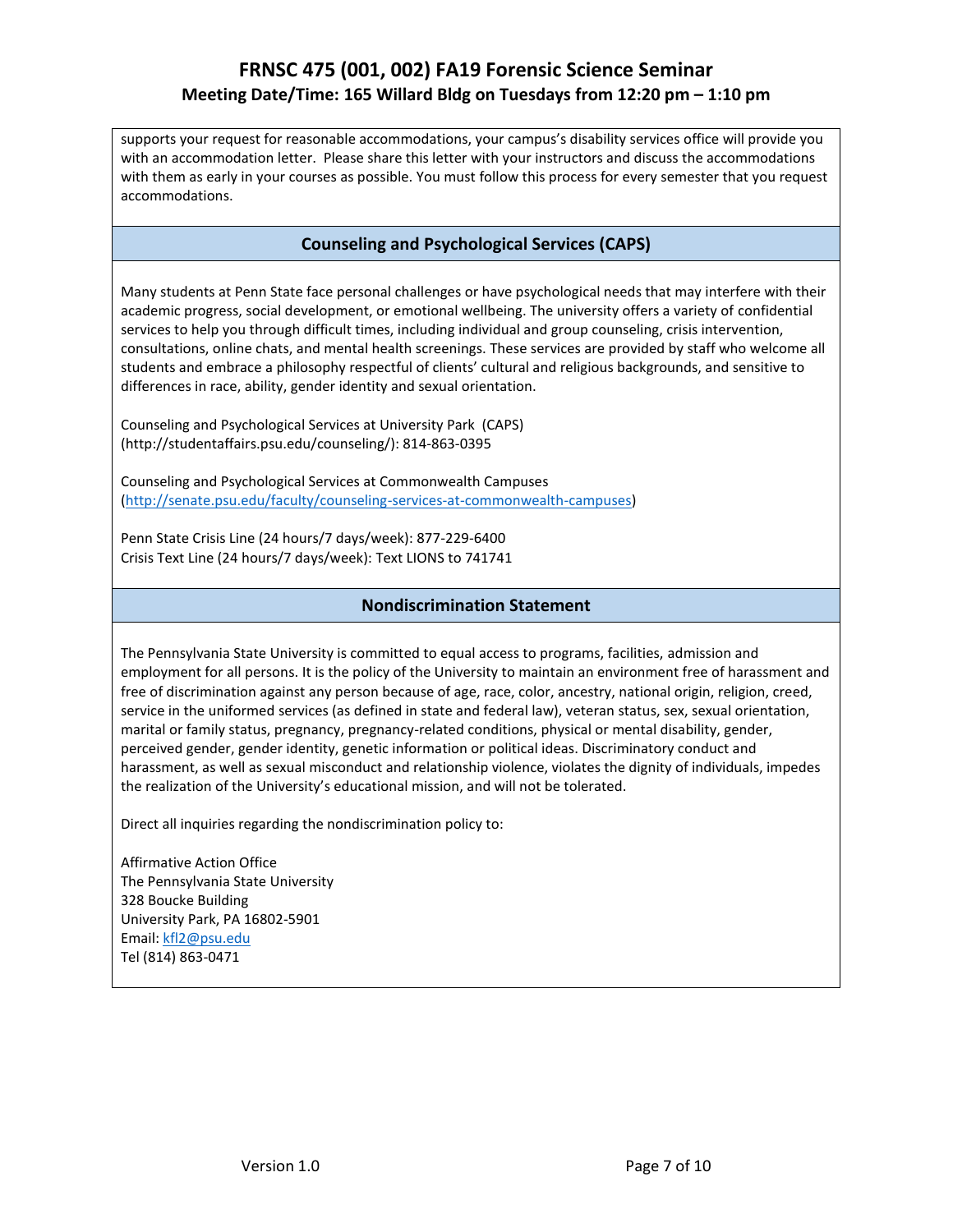### **Diversity Statement**

The instructor considers this classroom to be a place where you will be treated with respect. All members of this class are expected to contribute to a respectful, welcoming and inclusive environment for every other member of the class. Penn State is "committed to creating an educational environment which is free from intolerance directed toward individuals or groups and strives to create and maintain an environment that fosters respect for others" as stated in [Policy AD29 Statement on Intolerance.](http://guru.psu.edu/policies/AD29.html)

### **Mandated Reporting Statement**

Penn State's policies require me, as a faculty member, to share information about incidents of sex-based discrimination and harassment (discrimination, harassment, sexual harassment, sexual misconduct, dating violence, domestic violence, stalking, and retaliation) with Penn State's Title IX coordinator or deputy coordinators, regardless of whether the incidents are stated to me in person or shared by students as part of their coursework. For more information regarding the University's policies and procedures for responding to reports of sexual or gender-based harassment or misconduct, please visit [http://titleix.psu.edu.](http://titleix.psu.edu/) Additionally, I am required to make a report on any reasonable suspicion of child abuse in accordance with the Pennsylvania [Child Protective Services Law.](http://www.legis.state.pa.us/WU01/LI/LI/CT/HTM/23/00.063..HTM)

### **Safer People Safer Places Member Statement**

I am a member of the Penn State Safer People Safer Places Network, and am available to listen and support you in a safe and private manner. As a network member, I can help you connect with resources on campus to address problems you may face that interfere with your academic and social success on campus as it relates to issues surrounding sexual and gender diversity. My goal is to help you be successful and to maintain a safe and equitable campus.

For more information visit the Penn State LGBTQA Student Resource Center in 101 Boucke Building or at: studentaffairs.psu.edu/lgbtqa For more information visit the Penn State LGBTQA Student Resource Center in 101 Boucke Building or at[: http://studentaffairs.psu.edu/lgbtqa.](http://studentaffairs.psu.edu/lgbtqa)

#### **Penn State Learning**

Penn State Learning is a multi-disciplinary academic assistance program that is staffed by peer tutors who are themselves undergraduates, by scholars in residence who are content experts in their respective fields, and by professional and administrative staff members.

Penn State Learning supports individual and group tutoring, learning community development, and collaborative projects with academic departments to assess learning and improve academic assistance resources for undergraduates. See links below for more details.

<http://pennstatelearning.psu.edu/>

**SAFERPLACES** 

**SAFERPFO**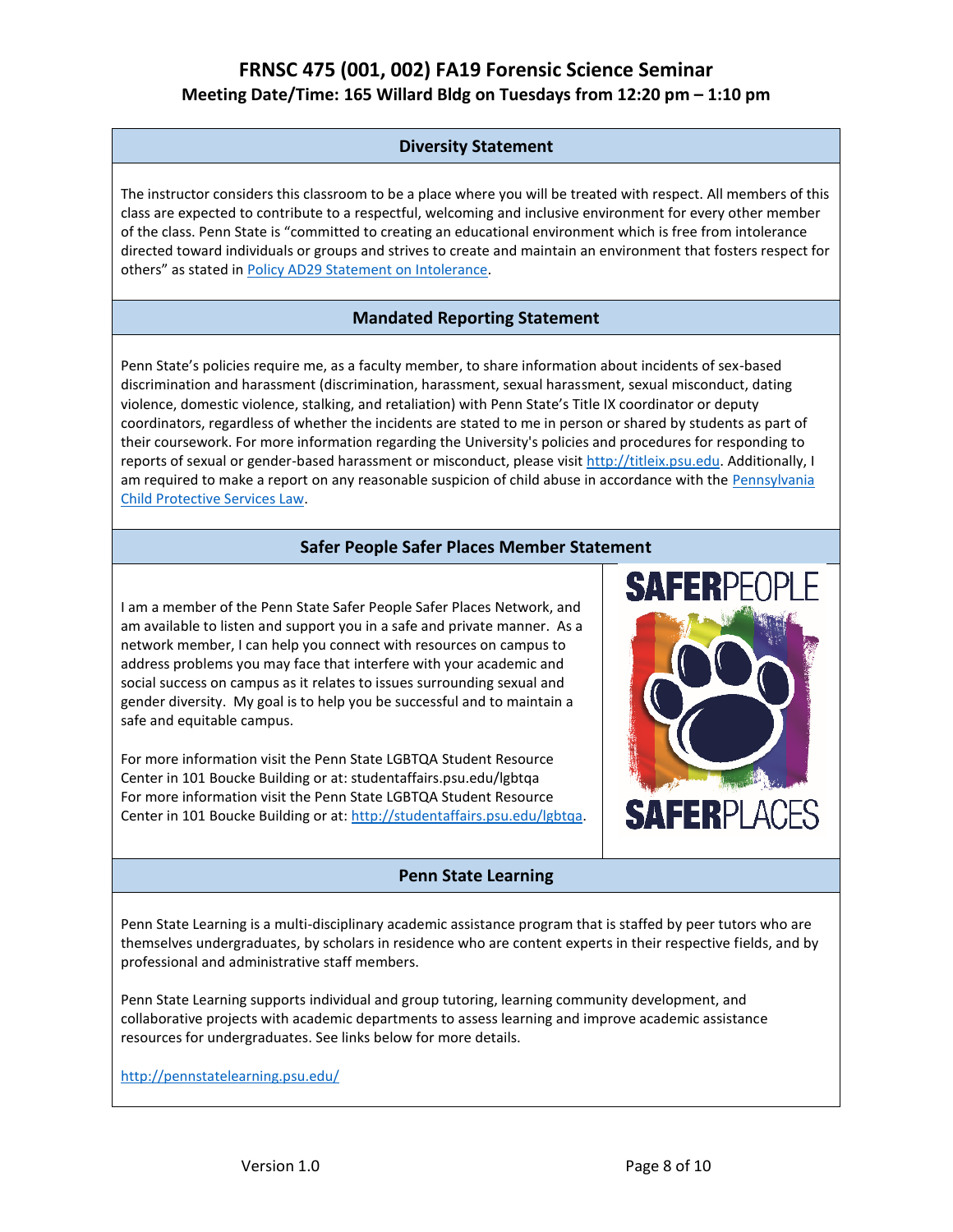#### **Course Calendar, Meeting Times, and Communication**

This class will use the Course Calendar file in Box to keep track of calendar meeting times and places and the topics for each class. Please note that the meetings can change due to unforeseen circumstances. Communication of these changes will take place using your Penn State email address through Canvas.

NOTE: The topics may change slightly in order to meet the Learning Outcomes.

#### **Assignments and Due Dates**

The assignments and due dates can be found on the Assignments and Due Dates sheet.

#### **Course Expectations and Grading**

The rubrics for the assignments can be found in the relevant Box folders.

#### **Links to Resources and Penn State Programs**

Academic Calendar

[http://www.registrar.psu.edu/academic\\_calendar/calendar\\_index.cfm](http://www.registrar.psu.edu/academic_calendar/calendar_index.cfm)

Penn State Forensic Science Program <http://forensics.psu.edu/>

Penn State Academic Advising Portal <http://advising.psu.edu/>

Eberly College of Science Advising and Academic Assistance <https://science.psu.edu/current-students/support-network>

The Center for Excellence in Science Education <http://cese.science.psu.edu/>

LionPath [https://www.lionpath.psu.edu](https://www.lionpath.psu.edu/)

University Bulletin <http://bulletins.psu.edu/bulletins/bluebook/>

Office of Science Engagement <https://scienceengagement.psu.edu/>

Academic Integrity